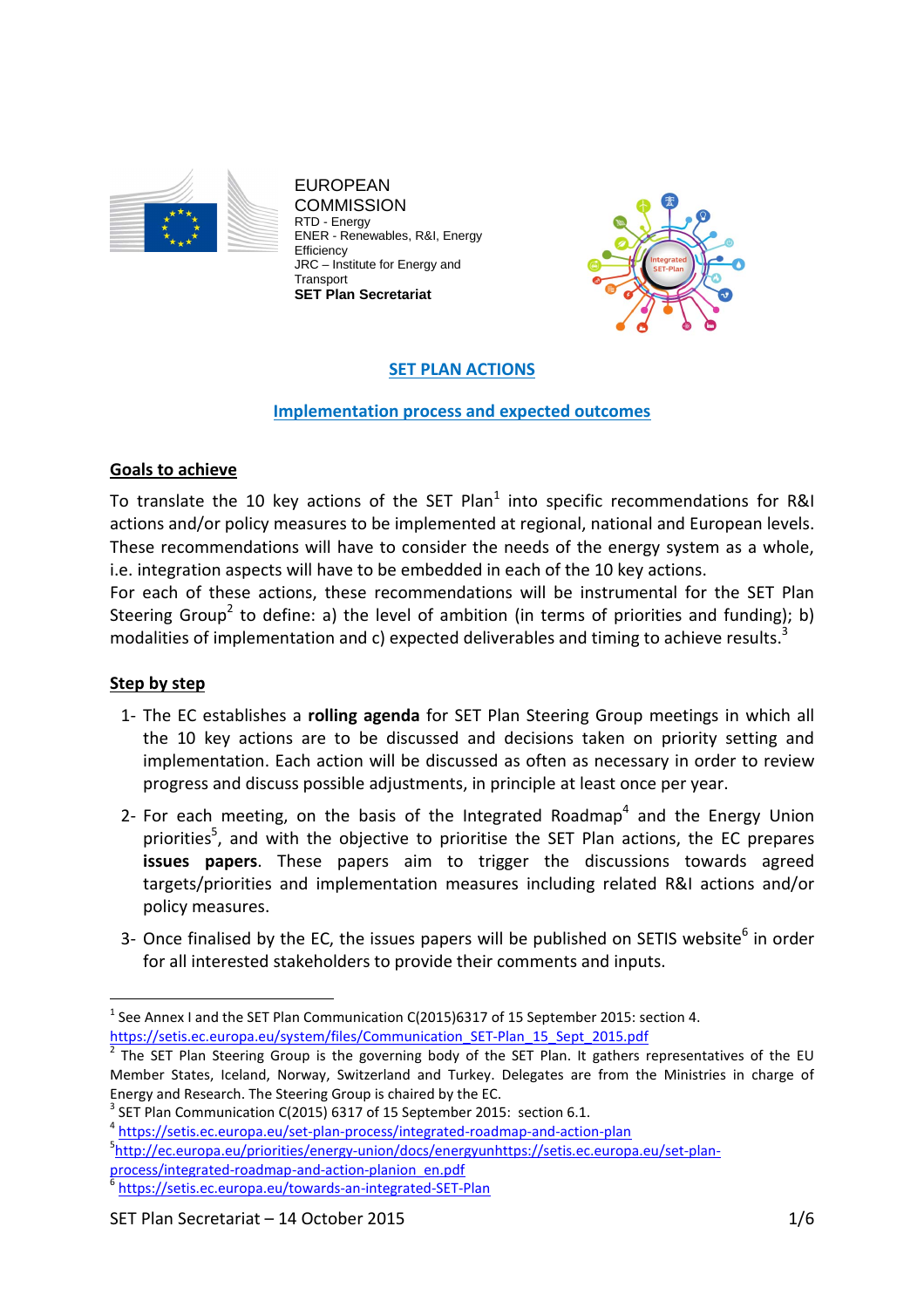- 4- In addition, the issues papers will be sent, by email, to **selected stakeholders.** The selection of stakeholders is done on the basis of the Integrated Roadmap development process and stakeholders involved at that time but may also involve new stakeholders. The selection will depend on the items addressed in the issues paper(s). The issues papers will also be sent to the Steering Group members.
- 5- All stakeholders are asked to respond within a given timeframe in the form of (short) **input papers** which will be shared with the SET Plan Steering Group. The input papers will have to take position on the priorities/targets proposed in the issues paper. They shall represent the **consolidated view** of each technology sector/platform/organisation consulted unless this is not possible in which case the majority and minority positions should be provided. Consulted stakeholders are strongly encouraged to organise themselves accordingly.

**The consultation process will take place in two stages.** Details on the expected outcomes for these different stages are provided in Annex II

| <b>Main expected</b>                   | To make specific recommendations on the priorities/targets                                                                                                              |
|----------------------------------------|-------------------------------------------------------------------------------------------------------------------------------------------------------------------------|
| outcome                                | proposed in the issues paper(s).                                                                                                                                        |
| If possible, other                     | To identify possible gaps/barriers to meet the priorities/targets                                                                                                       |
| expected outcome                       | included in the issues paper(s).                                                                                                                                        |
| If possible, other<br>expected outcome | To identify groups of stakeholders and areas of cooperation on the<br>priorities/targets proposed in the issues paper(s) that are crucial to<br>deliver on the actions. |

In the **first stage**, the expected outcomes are the following:

6- The EC analyses the input papers received from the stakeholders.

- 7- The EC will inform those **stakeholders who will be invited to the SET Plan Steering Group meeting**, where the key actions addressed in the issues papers will be discussed. The invitation will be based on the inputs received, on the relevance of stakeholders for the delivery of the targets. Strong attention will be paid to the representative nature of the different views expressed, if any. Given the importance of such targets/priorities, the EC will also seek to invite an appropriate level of participants while being representative for the sector as a whole.
- 8- Based on the inputs provided by the stakeholders and the discussions in the Steering Group meeting, it is the intention to come to a common agreement between stakeholders (research organisations, industry, Member States and the EC) on the targets/priorities.
- 9- The Steering Group will then define the level of ambition for the SET Plan actions.

Then we will move to the **second stage** where the relevant stakeholders will be asked to contribute to a joint implementation plan in order to deliver the priorities/targets set by the Steering Group.

-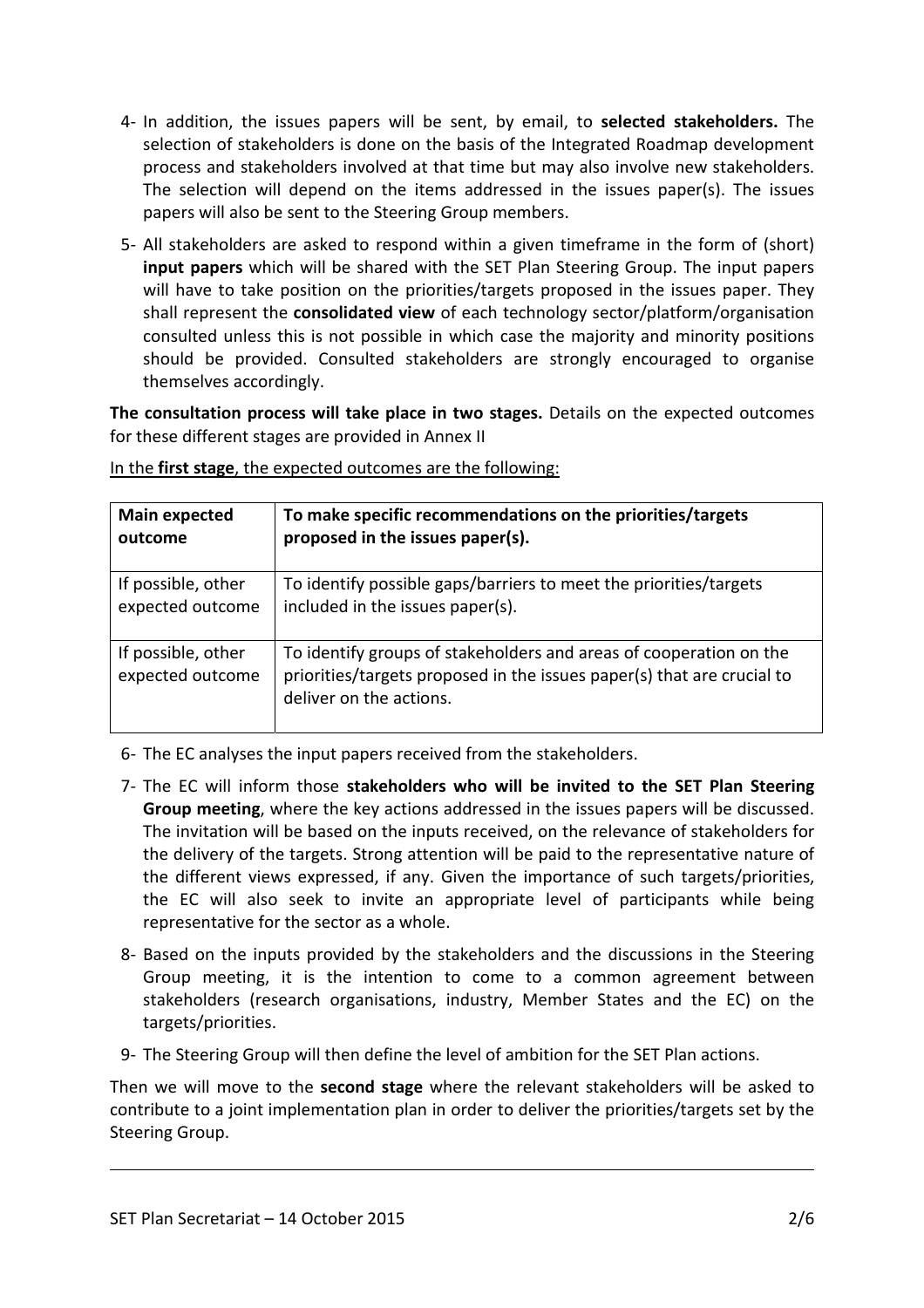### In the **second stage**, the expected outcomes are the following:

| <b>Main expected</b>                   | To propose concrete implementation actions, related funding,   |
|----------------------------------------|----------------------------------------------------------------|
| outcome                                | expected deliverables and timeline for achieving results       |
| If possible, other<br>expected outcome | To react to EC's recommendations on international cooperation. |

### **Link between Energy Union and the SET Plan 10 key actions:**

The priorities set for the SET Plan 10 key actions and the progress made on the implementation of these key actions will be made visible in the annual reporting of the State of the Energy Union. Each year the governance of the Energy Union will provide an analysis of the situation, recommendations and monitoring of their implementation.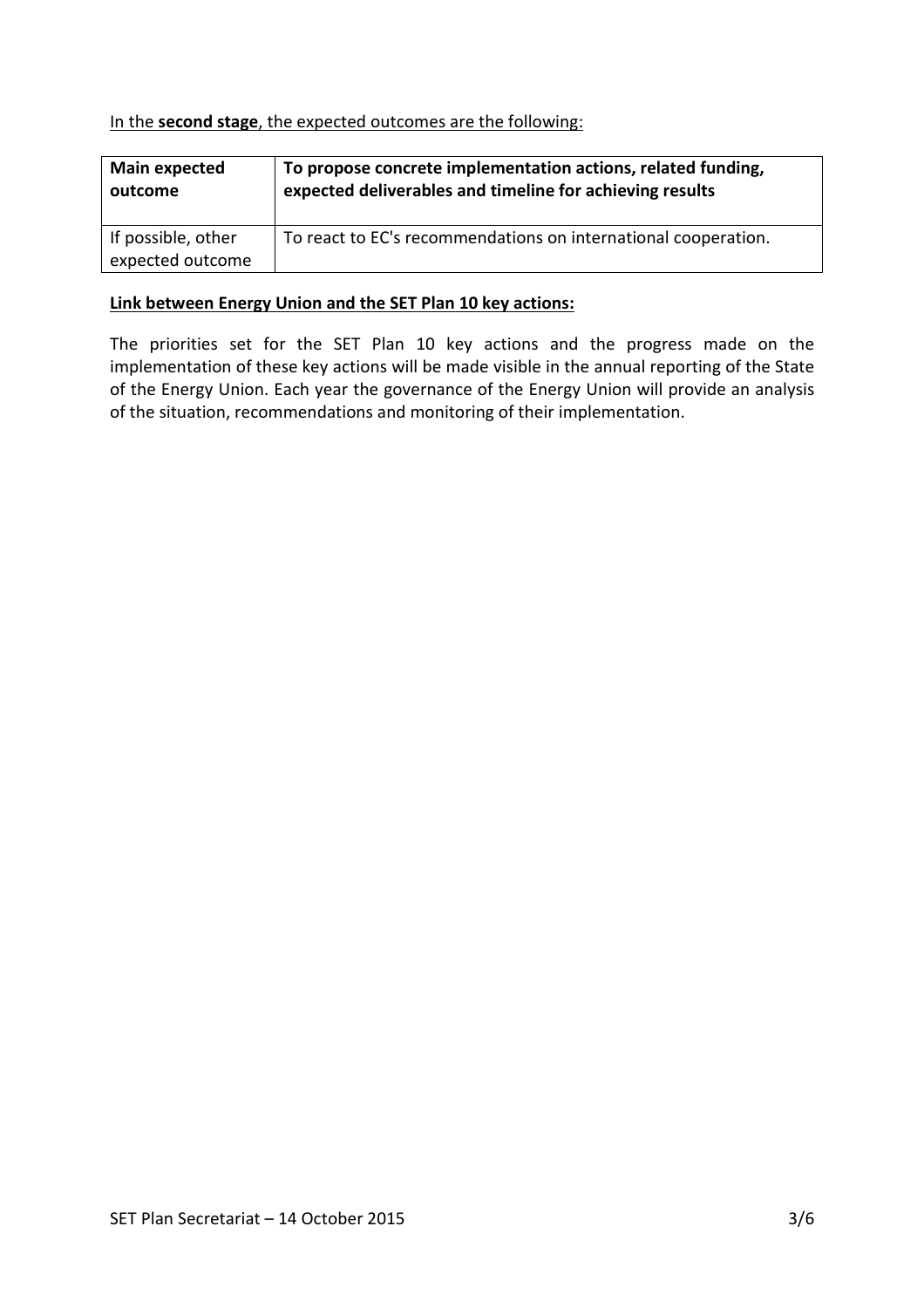#### **ANNEX I**

# **Energy Union priorities / Research and Innovation and Competitiveness SET Plan related actions**

- **Core priority 1: Number 1 in renewable energy:** 
	- $\triangleright$  Action 1: Sustain technological leadership by developing highly performant renewable technologies and their integration in the EU's energy system;
	- $\triangleright$  Action 2: Reduce the cost of key technologies.
- **Core priority 2: The future smart EU energy system, with the consumer at the centre:** 
	- $\triangleright$  Action 3: Create technologies and services for smart homes that provide smart solutions to energy consumers;
	- $\triangleright$  Action 4: Increase the resilience, security and smartness of the energy system.
- **Core priority 3: Develop and strenghten energy-efficient systems:** 
	- $\triangleright$  Action 5: Develop new materials and technologies for, and the market uptake of , energy efficiency solutions for buildings;
	- $\triangleright$  Action 6: Continue efforts to make EU industry less energy intensive and more competitive.
- **Core priority 4: Diversify and strenghten energy options for sustainable transport:** 
	- $\triangleright$  Action 7: Become competitive in the global battery sector to drive e-mobility forward;
	- $\triangleright$  Action 8: Strengthen market take-up of renewable fuels needed for sustainable transport solutions.
- **Additional priority 1: Driving ambition in carbon capture storage and use deployment:** 
	- $\triangleright$  Action 9: Step up research and innovation activities on the application of carbon capture and storage (CCS) and the commercial viability of carbon capture and use (CCU).
- **Additional priority 2: Increase safety in the use of nuclear energy:** 
	- $\triangleright$  Action 10: Maintaining a high level of safety of nuclear reactors and associated fuel cycles during operation and decommissioning, while improving their efficiency.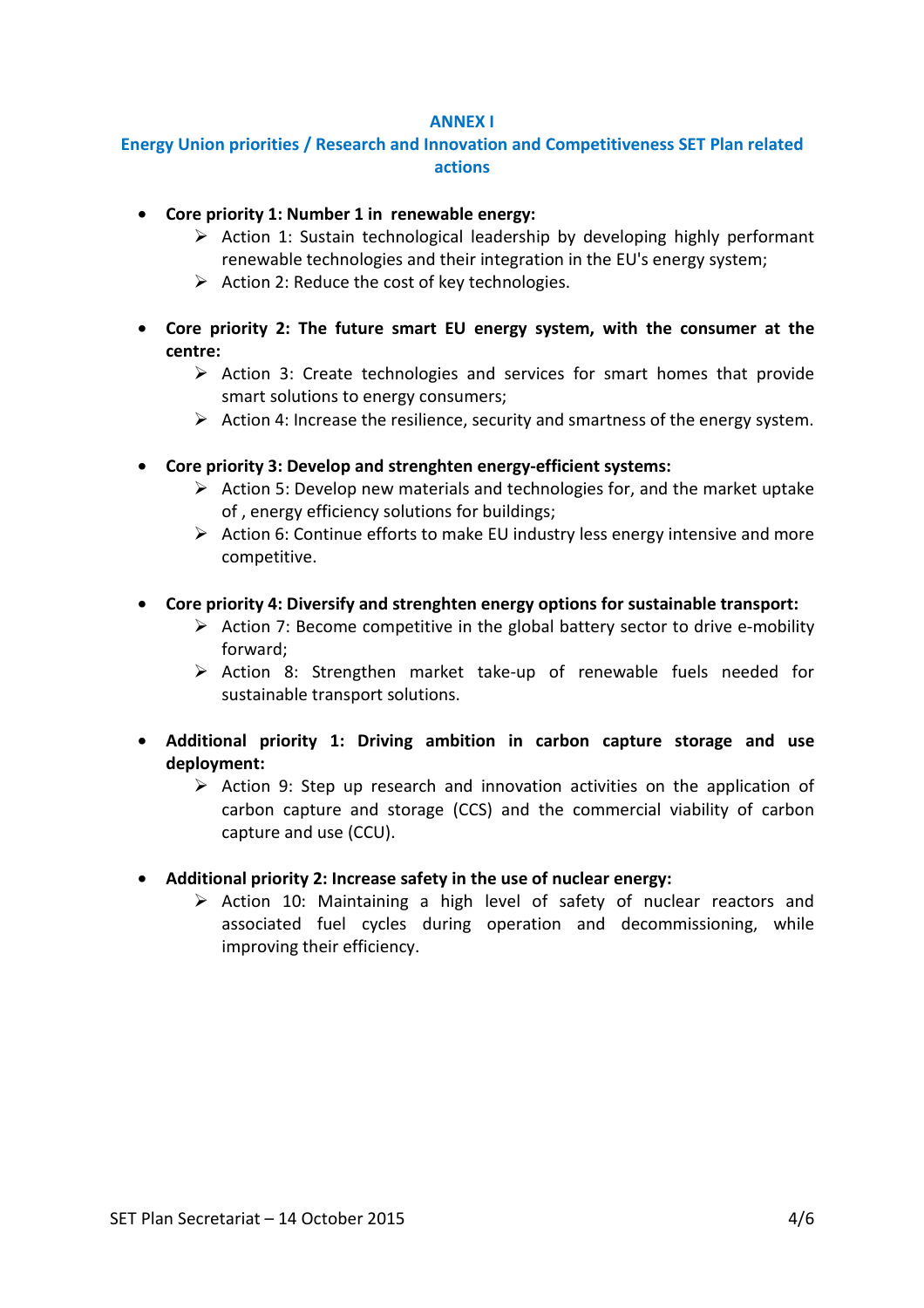### **ANNEX II The expected outcomes**

The stakeholders' consultation will be organised in two stages. You will find below a set of questions for each expected outcome. These questions are meant to guide you in your answers. **Answers to the questions underlined below are essential for the EC. Each input should be duly substantiated and as much as possible supported with facts and figures.**

| <b>STAGE 1</b>                   | <b>AGREEMENT ON TARGETS/ PRIORITIES</b>                                                                                                                 |
|----------------------------------|---------------------------------------------------------------------------------------------------------------------------------------------------------|
| <b>Main expected</b>             | To make specific recommendations on the priorities/targets                                                                                              |
| outcome                          | proposed in the issues paper(s).                                                                                                                        |
| If possible,                     | To identify possible gaps/barriers to meet the priorities/targets                                                                                       |
| expected outcome                 | included in the issues paper(s).                                                                                                                        |
| If possible,<br>expected outcome | To identify groups of stakeholders and areas of cooperation on the<br>priorities/targets proposed in the issues paper(s) that are crucial to<br>deliver |

# **For the main expected outcome: To make specific recommendations on the priorities/targets proposed in the issues paper(s)**

- o Do you agree with the targets set in the issue paper?
- o Do you think that the level of ambition is correct?
- o Are there any standing issue(s) in the way to reaching the proposed targets/priorities?

It may be useful to understand the broader context in which these targets/priorities need to be achieved. If possible, we suggest that the following is addressed as well:

- o *What are your specific recommendations on prioritising R&I activities on these issues (and building where appropriate on relevant existing initiatives)?*
- o *Who are the best placed actors to implement the targets/priorities(Industry, EU, Member States, regions, groups of countries/organisations/etc.),?*

## **If possible, to identify possible gaps/barriers & areas of cooperation on the priorities/targets proposed in the issues paper(s).**

- o *Identify possible barriers (when not done already in the Integrated Roadmap) related to regulation, cooperation issues, standardisation / industrialisation / manufacturing, socioeconomics, etc.*
- o *Identify possible gaps or duplication of efforts in the R&I priorities (based on the Integrated Roadmap);*
- o *Identify priorities where there is scope for and benefit in more coordination and/or cooperation across EU, Member States, regions, Research Institutions and/or industry;*